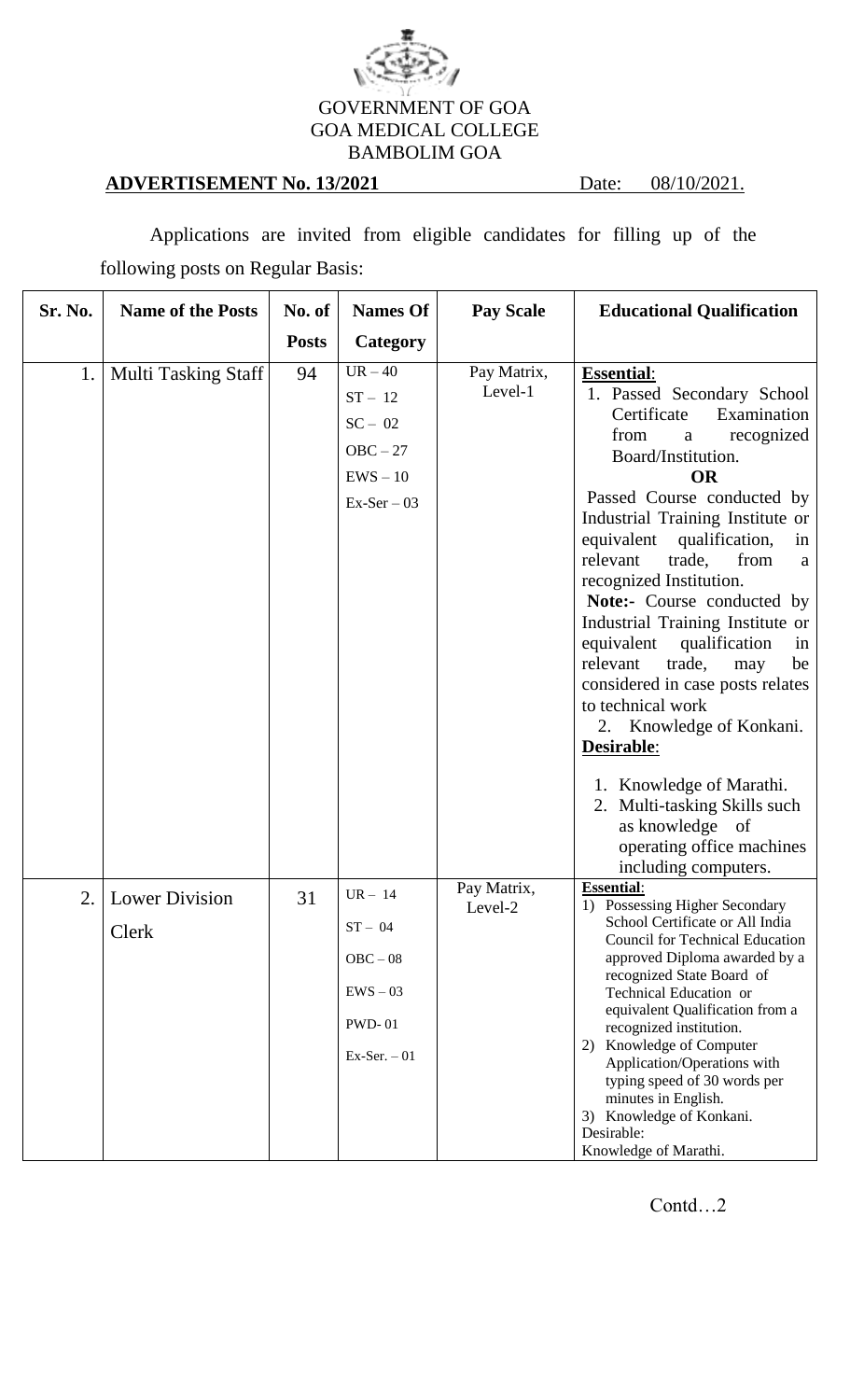| Sr. No. | <b>Name of the Posts</b>    | No.          | <b>Names of</b>                                                                                | <b>Pay Scale</b>       | <b>Educational Qualification</b>                                                                                                                                                                                                                                                                                                                                                                                                                                          |
|---------|-----------------------------|--------------|------------------------------------------------------------------------------------------------|------------------------|---------------------------------------------------------------------------------------------------------------------------------------------------------------------------------------------------------------------------------------------------------------------------------------------------------------------------------------------------------------------------------------------------------------------------------------------------------------------------|
|         |                             | <b>of</b>    | Category                                                                                       |                        |                                                                                                                                                                                                                                                                                                                                                                                                                                                                           |
|         |                             | <b>Posts</b> |                                                                                                |                        |                                                                                                                                                                                                                                                                                                                                                                                                                                                                           |
| 3.      | <b>Medical Record Clerk</b> | 06           | $UR - 05$<br>$OBC - 01$                                                                        | Pay Matrix,<br>Level-2 | <b>Essential:</b><br>1. Matriculation or equivalent.<br>Speed of 30 words per<br>2.<br>minute in type writing in<br>English.<br>3. Knowledge of Konkani.<br>Desirable:<br>Knowledge of Marathi.<br>1.<br>Should be Computer<br>2.<br>Literate.                                                                                                                                                                                                                            |
| 4.      | Junior Stenographer         | 01           | $UR - 01$                                                                                      | Pay Matrix,<br>Level-4 | <b>Essential:</b><br>1. Higher Secondary School<br>Certificate from a recognized<br>Board or All India Council for<br><b>Technical Education approved</b><br>Diploma awarded by a<br>recognized State Board of<br><b>Technical Education.</b><br>2. Speed of 100 words per minute in<br>Short Hand and 35 words per<br>minute in typing.<br>3. Minimum three months<br>certificate course in computers.<br>4. Knowledge of Konkani<br>Desirable:<br>Knowledge of Marathi. |
| 5.      | <b>Staff Nurses</b>         | 378          | $UR - 165$<br>$ST - 45$<br>$SC - 07$<br>$OBC - 102$<br>$EWS - 37$<br>$PWD-11$<br>Ex. Ser. - 11 | Pay Matrix,<br>Level-6 | <b>Essential:</b><br>1. (a) Certificate in Nursing<br>from<br>recognized<br>$\mathbf{a}$<br>Institution.<br>(b)Certificate in Midwifery/<br>Special training for Male<br><b>Nurses</b><br>for $6$<br>months<br>duration.<br><b>OR</b><br>1) B.Sc. Nursing.<br>2)Registration certificate<br>as<br>Registered<br>Nurse,<br><b>or</b><br>registered<br>Midwife from<br>State Council.<br>3) Knowledge of Konkani.<br>Desirable:<br>1. Knowledge of Marathi.                 |

Contd…3

-2-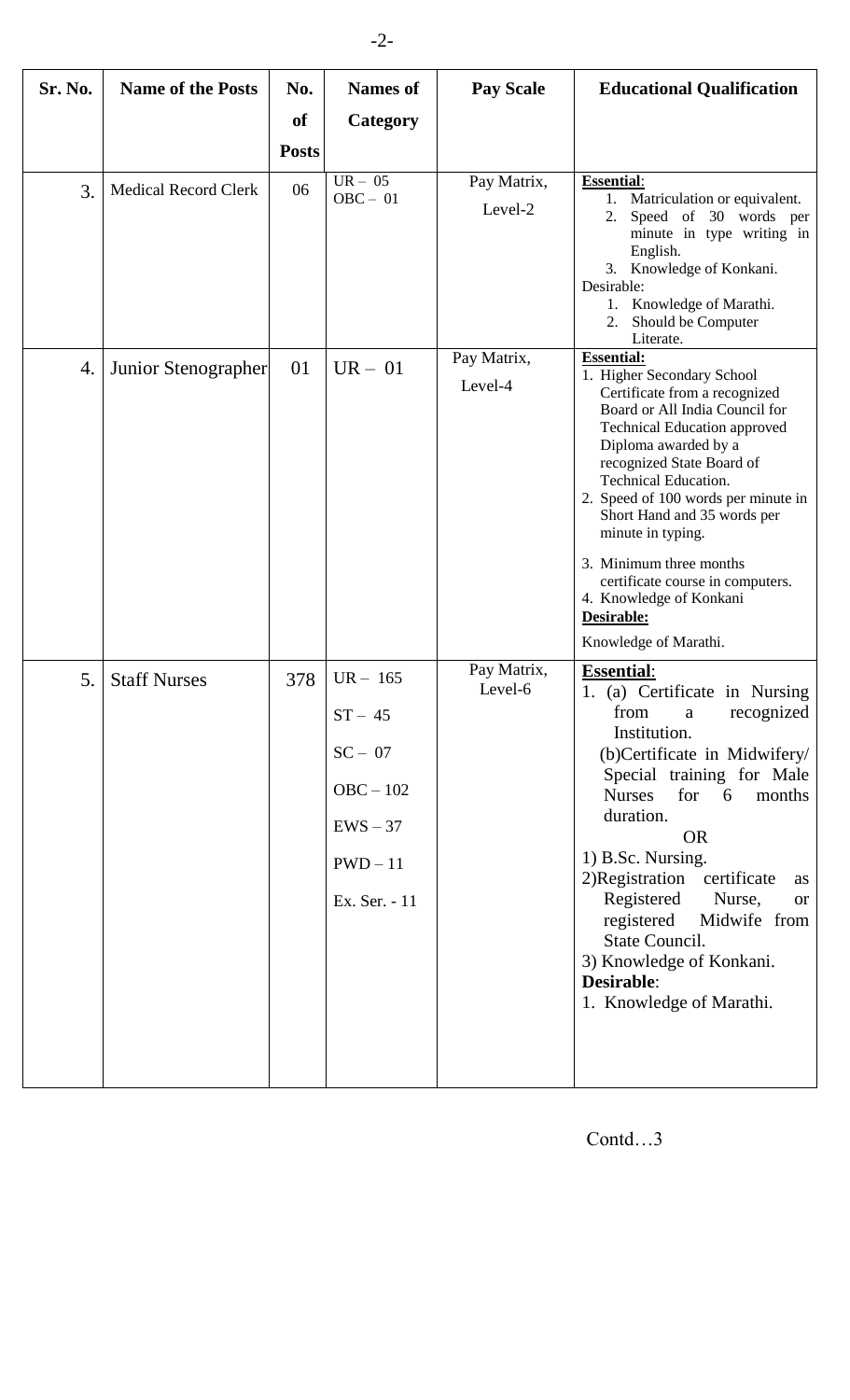| Sr. No. | <b>Name of the Posts</b>  | No. of       | <b>Names Of</b>         | <b>Pay Scale</b>       | <b>Educational Qualification</b>                                                                                                                                                                                                                                                                                                |
|---------|---------------------------|--------------|-------------------------|------------------------|---------------------------------------------------------------------------------------------------------------------------------------------------------------------------------------------------------------------------------------------------------------------------------------------------------------------------------|
|         |                           | <b>Posts</b> | <b>Category</b>         |                        |                                                                                                                                                                                                                                                                                                                                 |
| 6.      | Occupational<br>Therapist | 04           | $UR - 03$<br>$OBC - 01$ | Pay Matrix,<br>Level-5 | <b>Essential:</b><br>1. Intermediate/Higher<br>Secondary/Senior<br>Cambridge with Science<br>subjects or equivalent.<br>2. Diploma in Occupational<br>Therapy from a recognized<br>Institution.<br>3. Knowledge of Konkani.<br>Desirable:<br>1. Experience in<br>Occupational Therapy in a<br>hospital.<br>Knowledge of Marathi |
| 7.      | Physiotherapist           | 04           | $UR - 03$<br>$OBC - 01$ | Pay Matrix,<br>Level-5 | <b>Essential:</b><br>1. Intermediate/Higher<br>Secondary/ Senior<br>Cambridge with Science<br>subjects or equivalent.<br>2. Diploma in Physiotherapy<br>from a recognized<br>Institution.<br>3. Knowledge of Konkani.<br>Desirable:<br>1. Experience in<br>Physiotherapy in a<br>Hospital.<br>2. Knowledge of Marathi.          |
| 8.      | Speech Therapist          | 02           | $UR - 02$               | Pay Matrix,<br>Level-5 | <b>Essential:</b><br>1. B. Sc. in Speech Therapy<br>and Audiology from a<br>recognized University or<br>Equivalent.<br>2. At least 01 year's<br>experience in Management<br>of speech disorders in a<br>teaching Institution.<br>3. Knowledge of Konkani<br>Desirable:<br>1. Knowledge of Marathi.                              |

-3-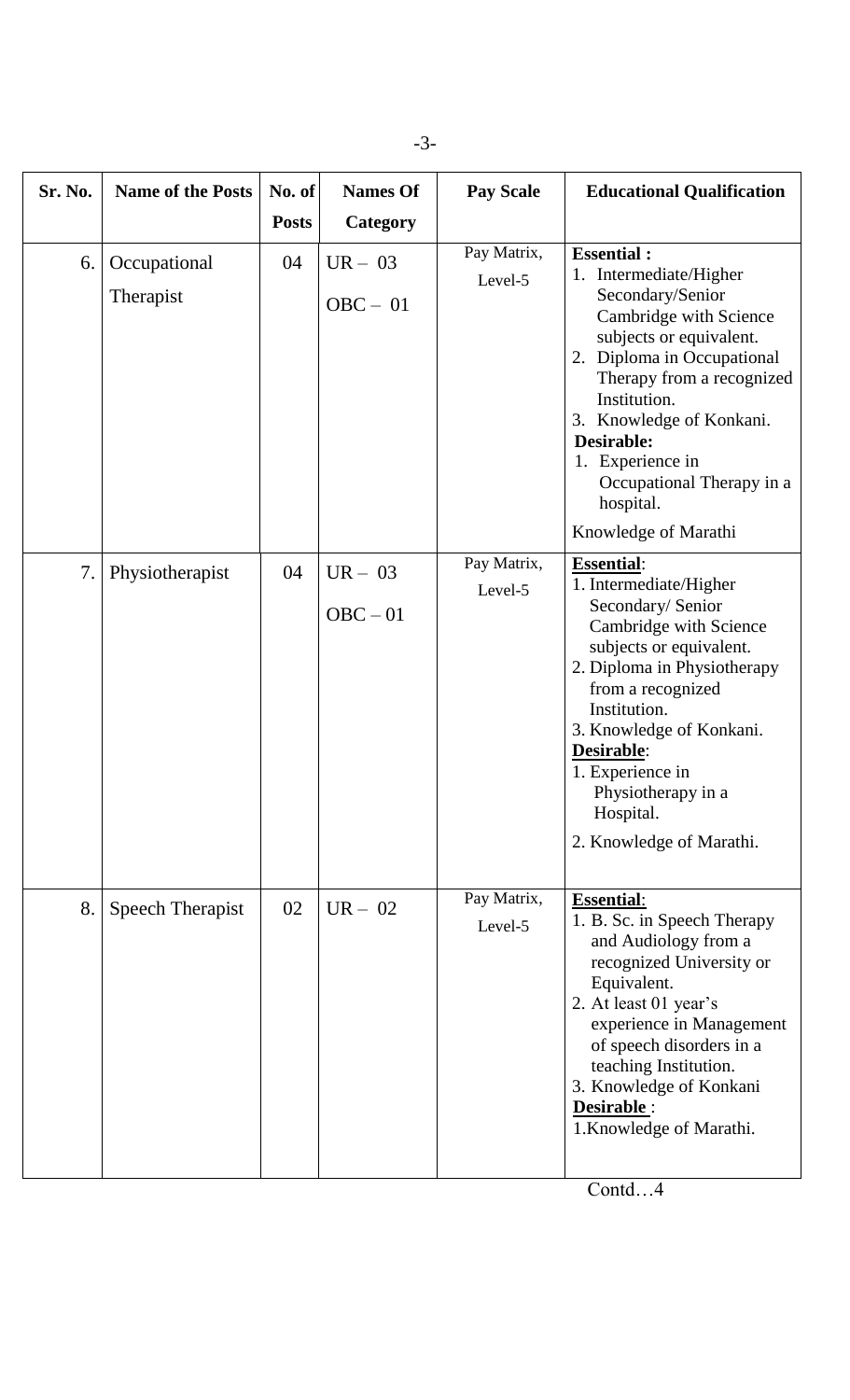| Sr. No. | <b>Name of the Posts</b> | No. of       | <b>Names Of</b>         | <b>Pay Scale</b>       | <b>Educational</b>                                                                                                                                                                                                                                                                                                                                                                                                                                                 |
|---------|--------------------------|--------------|-------------------------|------------------------|--------------------------------------------------------------------------------------------------------------------------------------------------------------------------------------------------------------------------------------------------------------------------------------------------------------------------------------------------------------------------------------------------------------------------------------------------------------------|
|         |                          | <b>Posts</b> | category                |                        | Qualification                                                                                                                                                                                                                                                                                                                                                                                                                                                      |
| 9.      | Medico Social<br>Worker  | 05           | $UR - 04$<br>$OBC - 01$ | Pay Matrix,<br>Level-5 | <b>Essential:</b><br>1. A graduate from a<br>recognized University,<br>with sociology as one<br>of the subjects of<br>study, or an equivalent<br>qualification in<br>Sociology from a<br>recognized University/<br>Institution.<br>2. Knowledge of<br>Konkani.<br>Desirable:<br>1. Experience in Medico<br>Social work at<br>Hospital/Medical<br>Institutions.<br>Knowledge of Marathi.                                                                            |
| 10.     | Senior Technician        | 03           | $UR - 03$               | Pay Matrix,<br>Level-5 | <b>Essential:</b><br>1) B.Sc. With Chemistry/<br>Biochemistry/<br>Microbiology/<br>Zoology/Biology from<br>a recognized<br>University with Post<br>Graduate Diploma in<br><b>Clinical Genetics and</b><br><b>Medical Laboratory</b><br>Techniques<br>(PGDCGMLT) or Post<br>Graduate Diploma in<br><b>Medical Laboratory</b><br>Techniques<br>(PGDMLT) from a<br>recognized University.<br>2) Knowledge of<br>Konkani.<br><b>Desirable:</b> Knowledge of<br>Marathi |
| 11.     | Orthopaedic<br>Assistant | 02           | $UR - 02$               | Pay Matrix,<br>Level-2 | <b>Essential:</b><br>1) S.S.C.E. OR equivalent.<br>2) Knowledge of Konkani.<br>Desirable:<br>1.At least one year<br>experience in the line.<br>2. Knowledge of Marathi.                                                                                                                                                                                                                                                                                            |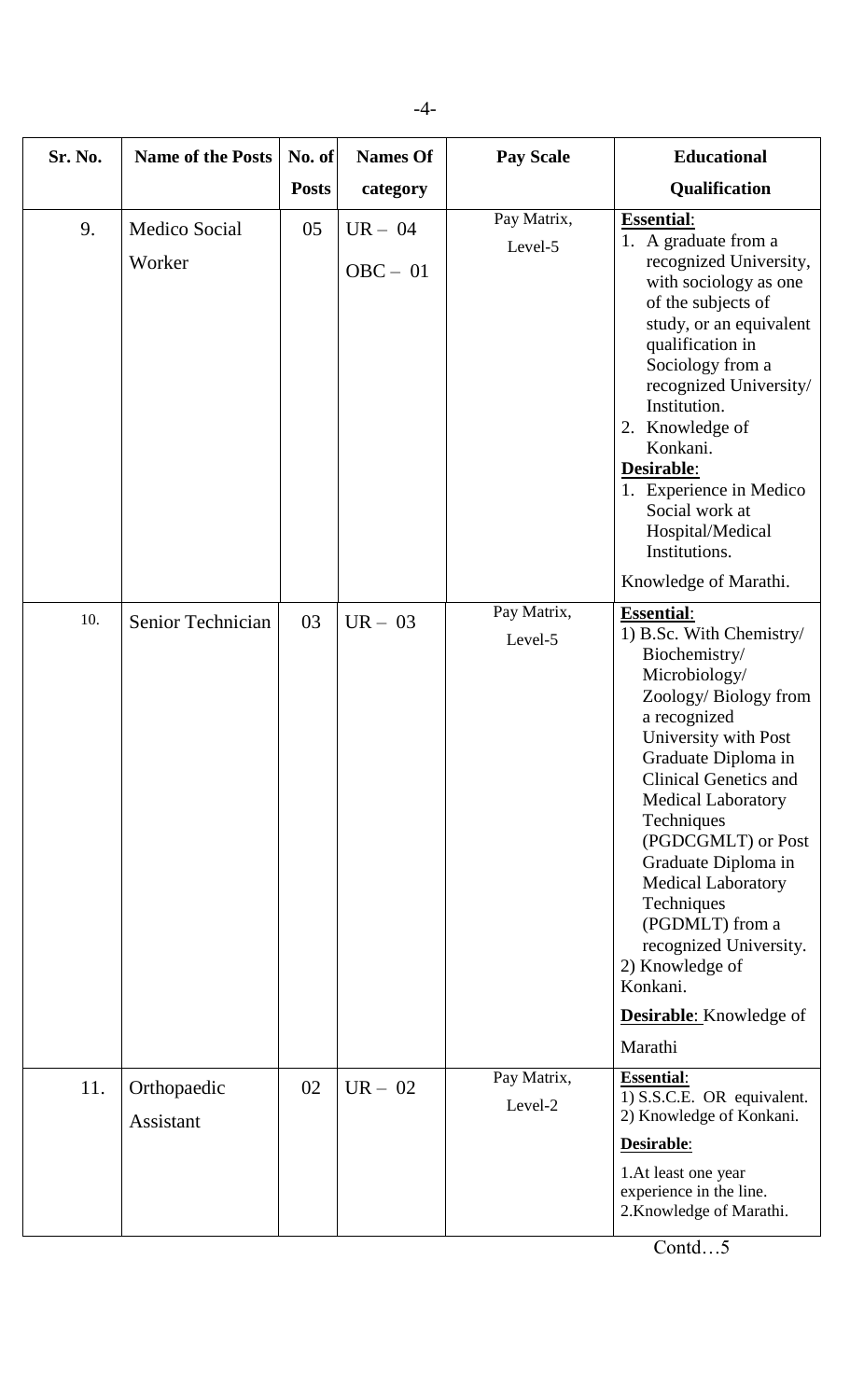-5-

| Sr. No. | <b>Name of the Posts</b> | $\bf{No. of}$      | <b>Names Of</b>       | <b>Pay Scale</b>       | <b>Educational Qualification</b>                                                                                          |
|---------|--------------------------|--------------------|-----------------------|------------------------|---------------------------------------------------------------------------------------------------------------------------|
| 12.     | Junior Technician        | <b>Posts</b><br>13 | category<br>$UR - 08$ | Pay Matrix,            | <b>Essential:</b><br>1) B.Sc. in Chemistry/                                                                               |
|         |                          |                    | $ST - 01$             | Level-4                | Microbiology from a<br>recognized University.<br>2) Knowledge of Konkani.                                                 |
|         |                          |                    | $OBC - 03$            |                        | Desirable:<br>1) Diploma in Medical $&$                                                                                   |
|         |                          |                    | $EWS - 01$            |                        | Laboratory Technology from<br>a recognized<br>University/Institution.                                                     |
|         |                          |                    |                       |                        | 2) One year experience in the<br>line.                                                                                    |
|         |                          |                    |                       |                        | 3) Knowledge of Marathi.                                                                                                  |
| 13.     | Radiographic             | 04                 | $UR - 03$             | Pay Matrix,<br>Level-4 | <b>Essential:</b><br>1. Matriculation or                                                                                  |
|         | Technician               |                    | $OBC - 01$            |                        | equivalent.<br>2. Successful completion of<br>training in Radiology from<br>a recognized Institution.                     |
|         |                          |                    |                       |                        | 3. Knowledge of Konkani.<br>Desirable:                                                                                    |
|         |                          |                    |                       |                        | Knowledge of Marathi.                                                                                                     |
| 14.     | Pharmacist               | 09                 | $UR - 06$             | Pay Matrix,<br>Level-5 | <b>Essential:</b><br>Diploma in Pharmacy<br>1.<br>from Board of Technical                                                 |
|         |                          |                    | $ST - 01$             |                        | Education<br><b>OR</b>                                                                                                    |
|         |                          |                    | $OBC - 02$            |                        | Degree in Pharmacy from<br>recognized University.<br>Should be registered with<br>2.<br>the State Council of<br>Pharmacy. |
|         |                          |                    |                       |                        | 3. Knowledge of Konkani.<br>Desirable:<br>Not less than three years                                                       |
|         |                          |                    |                       |                        | experience as registered<br>Pharmacist.                                                                                   |
|         |                          |                    |                       |                        | Knowledge of Marathi.                                                                                                     |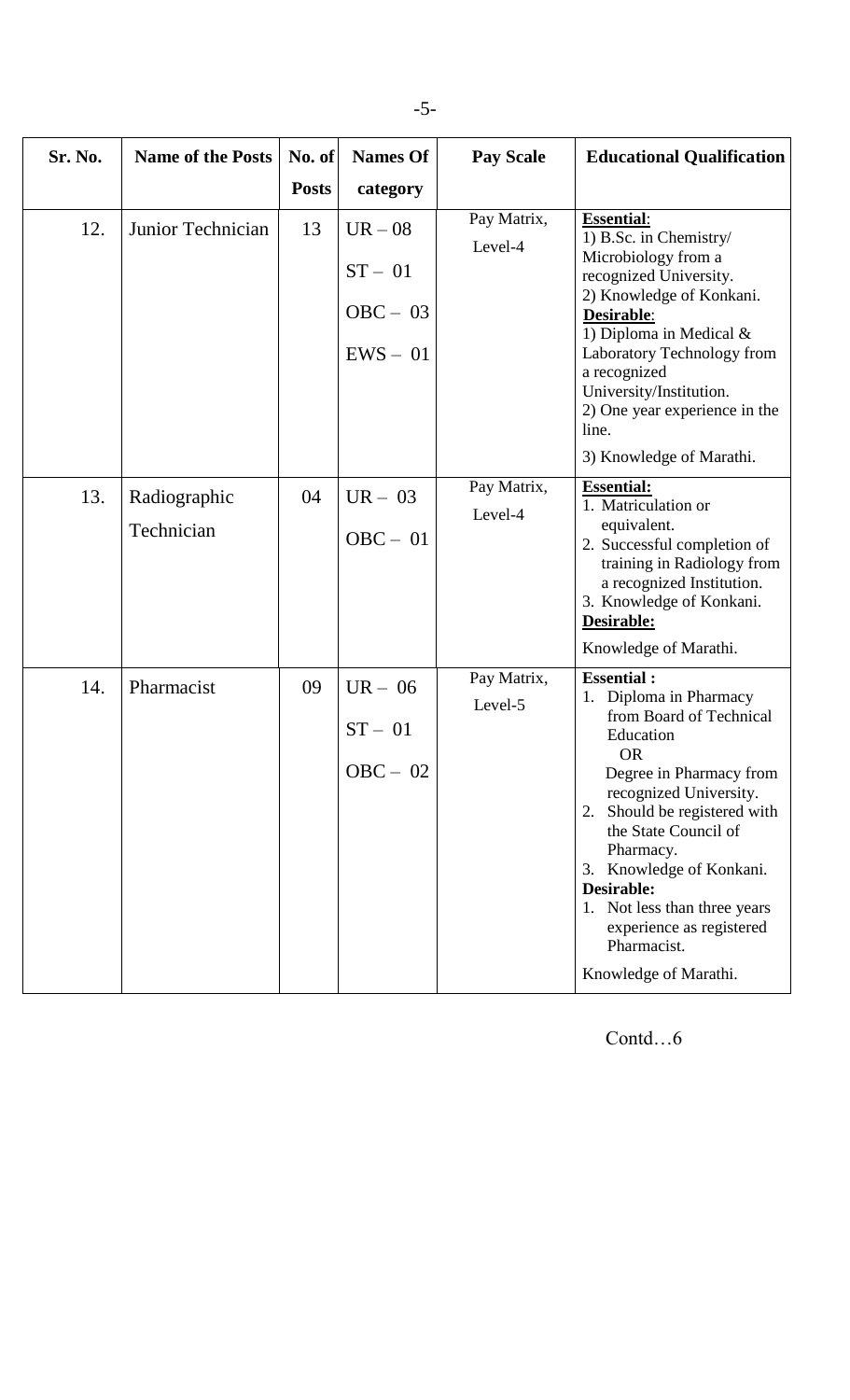| Sr. No. | <b>Name of the Posts</b> | No. of       | <b>Names Of</b>         | <b>Pay Scale</b>       | <b>Educational</b>                                                                                                                                                                                                                                                                                                                        |
|---------|--------------------------|--------------|-------------------------|------------------------|-------------------------------------------------------------------------------------------------------------------------------------------------------------------------------------------------------------------------------------------------------------------------------------------------------------------------------------------|
|         |                          | <b>Posts</b> | Category                |                        | Qualification                                                                                                                                                                                                                                                                                                                             |
| 15.     | E.C.G.<br>Technician     | 03           | $UR - 03$               | Pay Matrix,<br>Level-4 | <b>Essential:-</b><br>1) S.S.C.E. or equivalent.<br>2) I.T.I. Course certificate<br>of a Govt. recognized I.T.I.<br>in Electronics, failing<br>which Electrical.<br>3) Knowledge of Konkani.<br>Desirable :-<br>1) Experience in E.C.G. in a<br>hospital or in Electronic<br>Equipment.<br>2) Knowledge of Marathi.                       |
| 16.     | Laboratory<br>Assistant  | 03           | $UR - 03$               | Pay Matrix,<br>Level-4 | <b>Essential:-</b><br>1) S.S.C.E. or<br>equivalent with<br>Science subjects.<br>2) Knowledge of<br>Konkani.<br>Desirable :-<br>1) Successful completion of<br>Laboratory Assistant's (or<br>Attendant's) course from a<br>recognized Institution or<br>experience in Laboratory<br>work for at least one year.<br>2) Knowledge of Marathi |
| 17.     | Laboratory<br>Technician | 04           | $UR - 03$<br>$OBC - 01$ | Pay Matrix,<br>Level-4 | <b>Essential:-</b><br>1) Matriculation or<br>equivalent with<br>Chemistry as one<br>of the Science<br>Subjects.<br>Successful<br>2)<br>completion of<br>Diploma Course in<br>Laboratory<br>Technology from a<br>Government<br>recognized<br>Institution.<br>2) Knowledge of<br>Konkani.<br>Desirable :-<br>1) Knowledge of Marathi        |